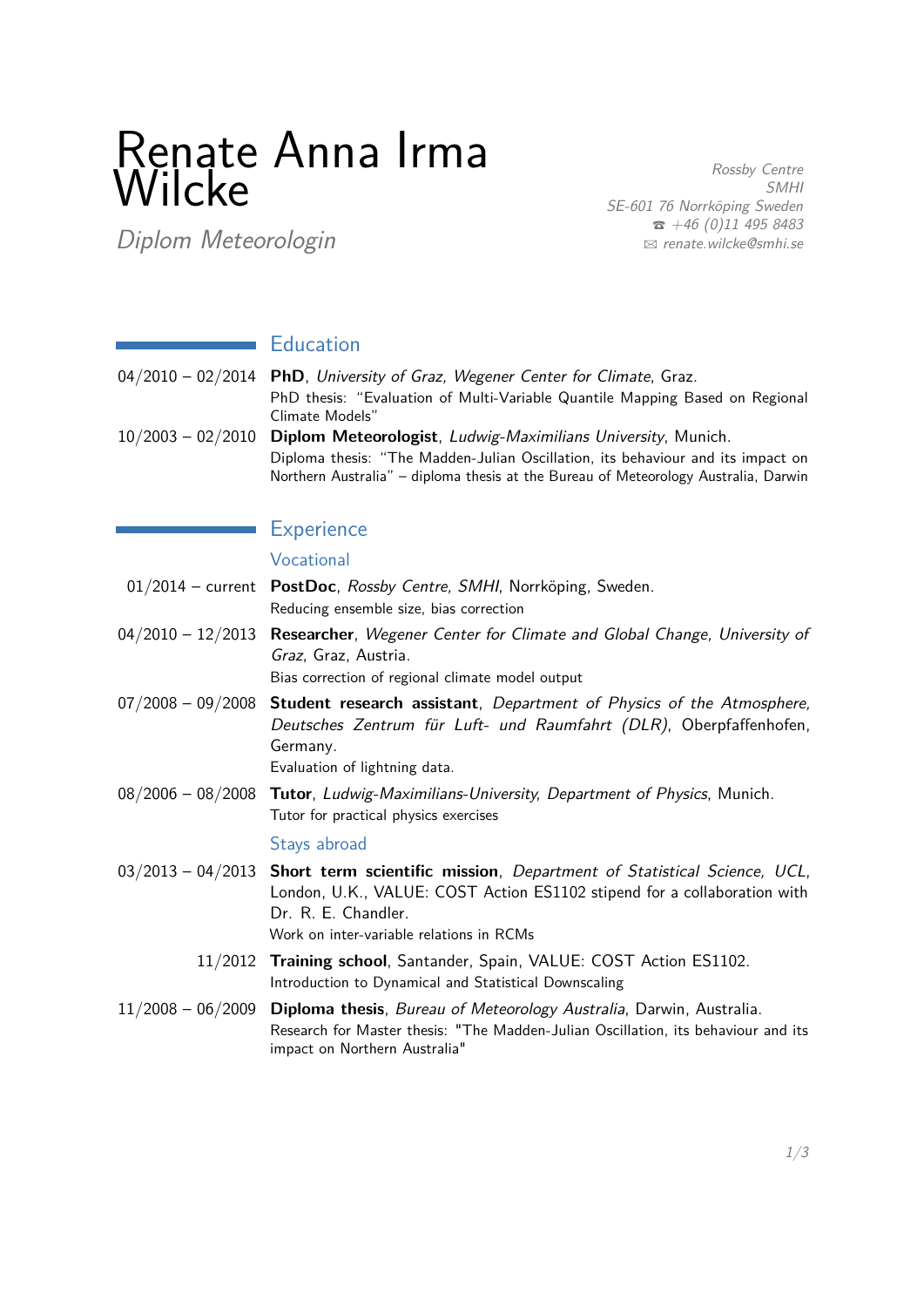| $02/2008 - 04/2008$ Internship, Bureau of Meteorology Australia, Darwin, Australia.                    |  |  |
|--------------------------------------------------------------------------------------------------------|--|--|
| Evaluation of advancement of risk model for severe weather, evaluation of MJO<br>correlating with ENSO |  |  |
| $08/2007 - 09/2007$ Internship, Met Eireann, Dublin, Ireland.                                          |  |  |
| Evaluation of ENSEMBLES runs for C41                                                                   |  |  |

#### Languages

| 7 years at school                                                                                                              |
|--------------------------------------------------------------------------------------------------------------------------------|
| 3 years at school                                                                                                              |
| 1 semester at uni                                                                                                              |
|                                                                                                                                |
| German native<br>English fluent<br>Latin <b>intermediate</b><br>French <b>basic</b><br>Norwegian basic<br>Swedish <b>basic</b> |

## Computer skills

Basic MatLab, C++ Intermediate Python, Fortran95, HTML Expert R, IDL, LaTeX

### **Research Interests**

- Statistical regional downscaling
- Inter-variable relationships in RCM output and after MOS
- Climate model evaluation
- Error characterisation of RCMs
- advancing error-correction method

## Ongoing projects

2012–2015 COST Action VALUE: Co-leader of WG 3: downscaling and validation of climate model data

2014–2016 CLIP-C

2014–2016 Mistra SWECIA

### Conferences

- oral A detailed evaluation of quantile mapping on multivariate RCM output, Wilcke R. A. I., T. Mendlik, A. Gobiet, 12th International Meeting on Statistical Climatology, 24 - 28 June 2013, Jeju, Korea
- poster Physical Consistency of Multi-Parameter Error-Correction and Downscaling of Regional Climate Models, Wilcke R. A. I., T. Mendlik, A. Gobiet, EGU General Assembly 2012, 23 - 27 April, 2012, Vienna, Austria